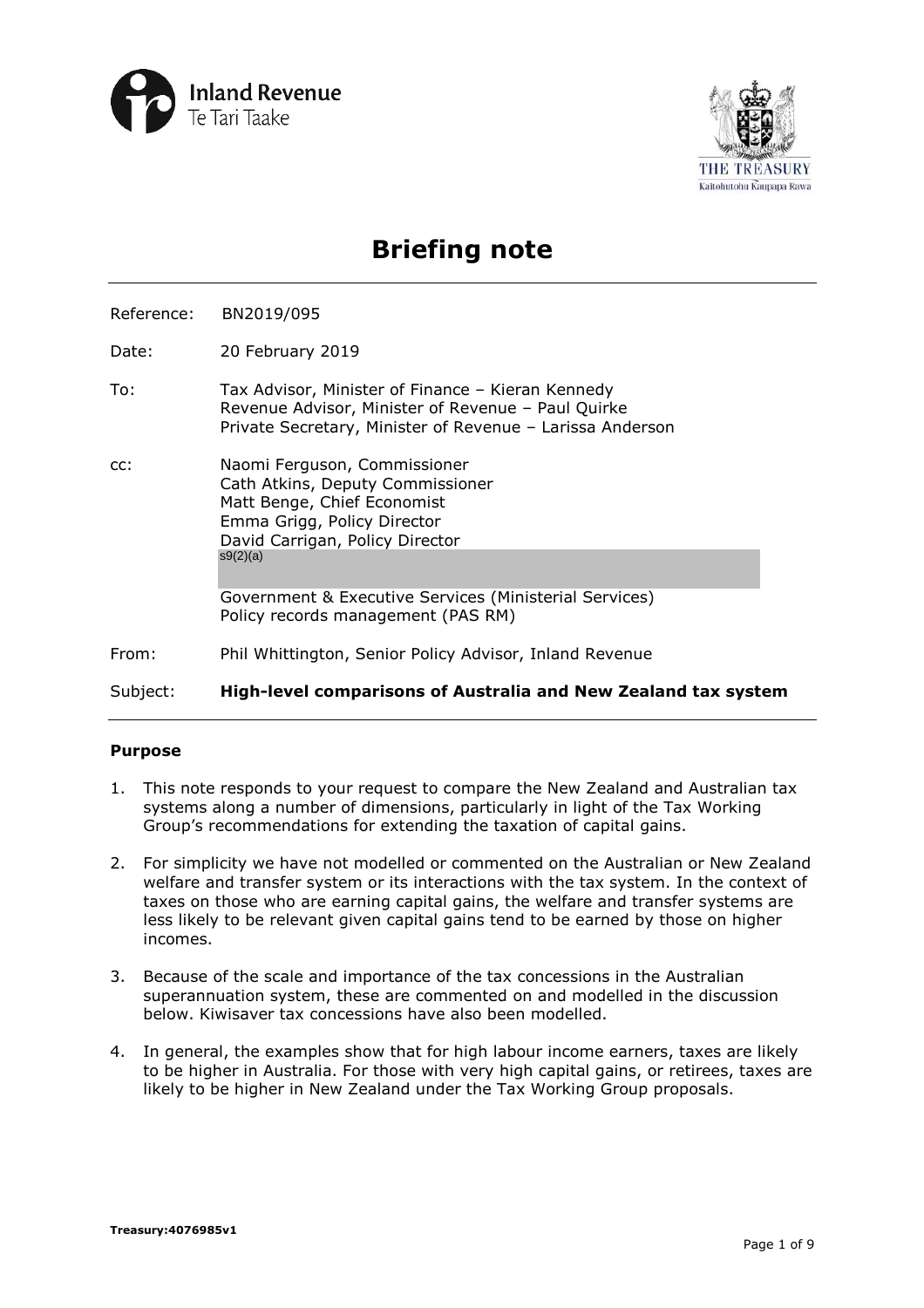### **Main features of the New Zealand and Australian systems**

- 5. Australia has a tax to GDP ratio of 27.8%, while New Zealand's is 32%. These figures include state-level payroll taxes and stamp duties in Australia, and local body taxation in New Zealand.
- taxes income at much more even rates, regardless of how it is earned. There is a 6. Aside from the current non-taxation of most capital gains, New Zealand's tax system modest 5 percentage point difference between the top personal rate and the PIE and company rate.
- significantly lower than Australia's top tax rate (45%, or 47% with the Medicare levy). 7. New Zealand's top tax rate (33%, or 34.39% with the ACC earner's levy) is also
- the personal rate with credits for tax at the company level (as in New Zealand). However, the deferral benefit for earning income in a company in Australia is 8. In contrast, in Australia income is taxed very differently depending on how it is earned. There is a 17 percentage point difference between the top personal rate and the company rate (30%), although when dividends are paid, the income is taxed at significantly greater than in New Zealand.
- 9. More significantly, for those in the payout phase (over the age of 60), the tax rate on personally, or 0% if put in a super fund. income in an Australian super fund is 0%. Thus, for high income people, the differential treatment of how income is taxed can be very large: either 47% if earned
- business, which are often used to fund retirement. The non-taxation of income of high income earners has obvious fairness implications, but also efficiency the financial industry. 10. As previously explained (T2019/297, IR2019/081 refers), the very low taxation of retirement savings in Australia influences the treatment of capital gains in a small implications. By requiring income to be in a locked in superfund, and noting the relatively high fees charged on these superfunds (see for example the Australian Productivity Commission's conclusion that "Evidence abounds of excessive and unwarranted fees in the super system $''$ ), the Australian system indirectly subsidises
- have higher taxes on other income to fund these concessions. 11. By providing very concessionary retirement concessions, the Government has to
- given level of revenue, we must have higher taxes on other forms of income. Those extent) discourage people from moving to New Zealand or encourage them to move offshore. 12. If the concern is that taxing capital gains on retirement will cause people to move to Australia, we note that the current exemption for capital gains means that, for any higher taxes must have their own incentive effects that will (to a greater or lesser
- offshore.<br>13. Further, those New Zealanders moving to Australia for retirement will lose eligibility in the value of the business is taxed on emigration in any event. for NZ Superannuation payments if their assets are above the Australian means tested threshold for the Australian Aged Pension. This is likely to be the case if they are moving due to concerns about paying a large capital gains tax obligation. Finally, if the small business is in New Zealand, the TWG proposals would mean that the gain
- 14. Looking at the personal income tax (including the Medicare levy in Australia and the ACC earners levy in New Zealand), New Zealand has a much flatter structure than

-

<sup>1</sup> Australian Productivity Commission, *Superannuation: Assessing Efficiency and Competitiveness, Overview*, 21 December 2018, p 2.

<https://www.pc.gov.au/inquiries/completed/superannuation/assessment/report/superannuation-assessment>overview.pdf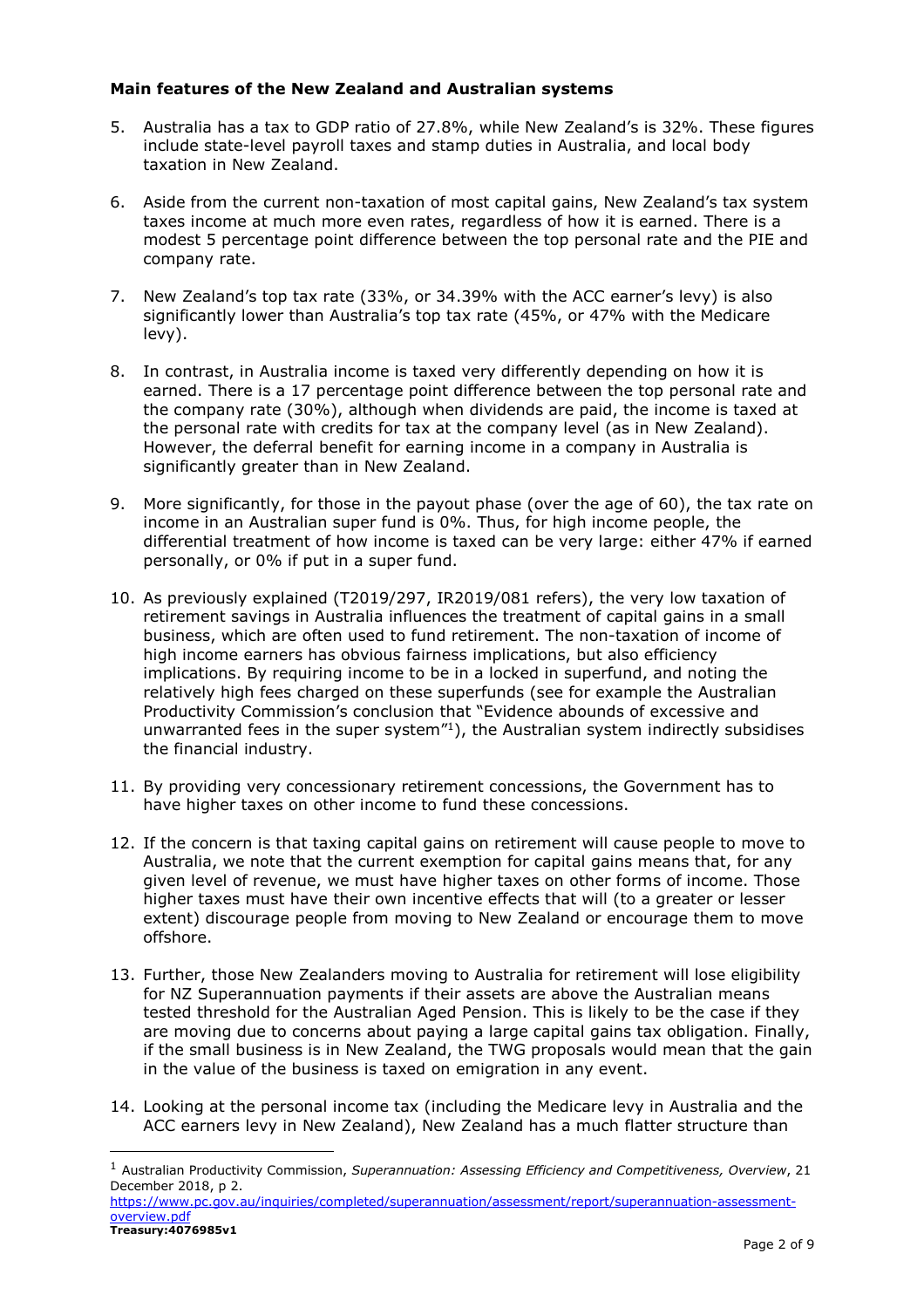

Australia. The following chart shows the average tax rate on different levels of earnings.

 15. Another way of looking at the tax on personal income is with the OECD's tax wedge children and the corresponding total labour cost for the employer<sup>2</sup>. The average tax measure. The tax wedge is defined as the ratio between the amount of taxes paid by an average single worker (a single person at 100% of average earnings) without wedge measures the extent to which tax on labour income discourages employment. This indicator is measured in percentage of labour cost.

1

 $2$  The tax wedge is the sum of personal income tax, employee plus employer social security contributions together with any payroll tax, minus benefits as a percentage of labour costs.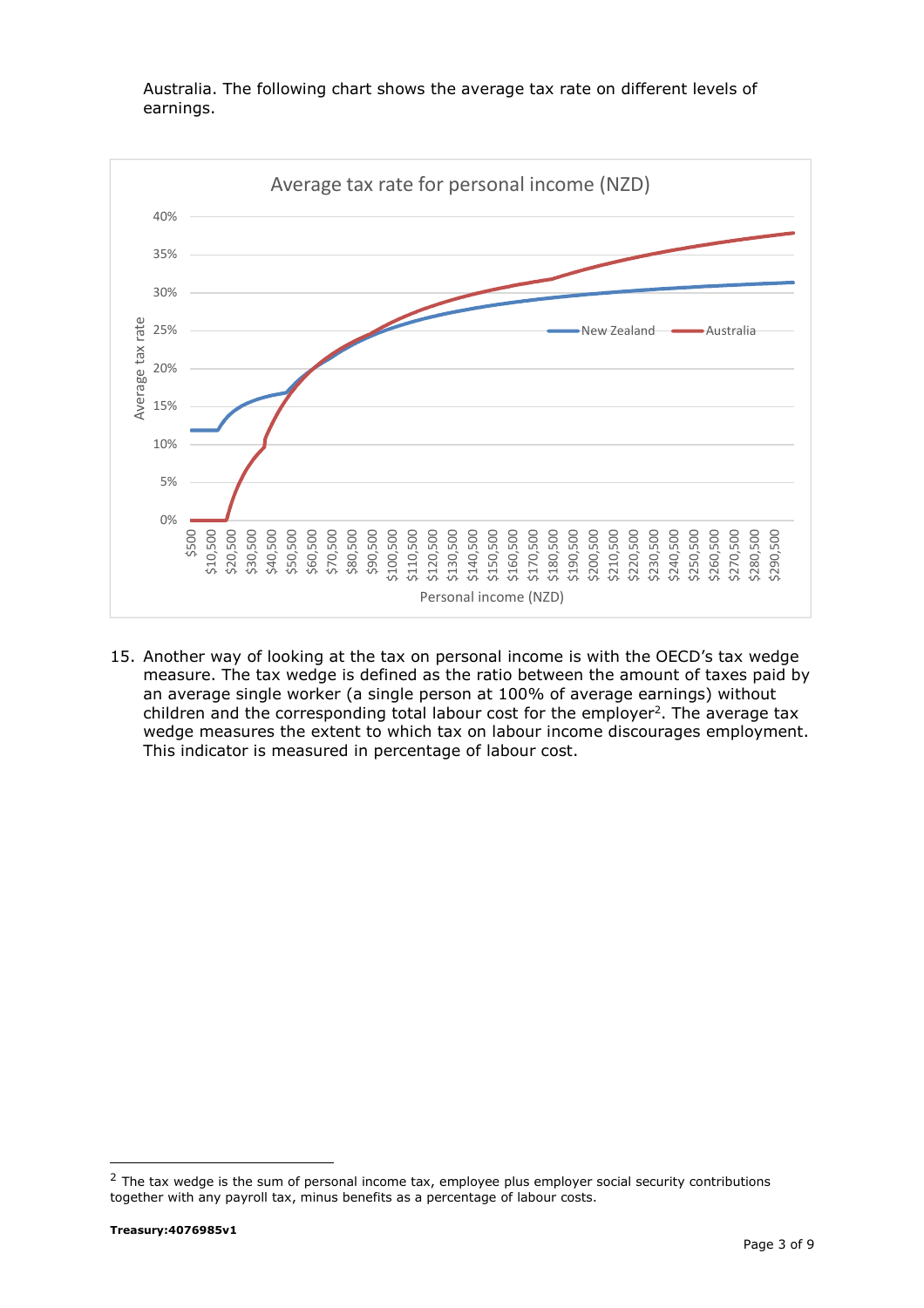

16. Australia's tax wedge is materially higher than New Zealand's because Australia's average incomes are higher (resulting in an average tax rate that is higher due to the progressive Australian tax schedule), and Australia also has state-level payroll taxes which add to the tax wedge.

## **Specific examples**

- Credits or any Australian equivalents), or any state payroll taxes in Australia. This is for three reasons: 17. In the following examples, the dollar figures quoted are New Zealand dollars, but for modelling Australian results they have been converted to Australian dollars<sup>3</sup>. We have not modelled any transfer or welfare payments (e.g Working for Families Tax
	- • Transfer and welfare payments are likely to be less important for those who make capital gains (as their incomes tend to be higher), and it requires further assumptions about family situations.
	- State payroll taxes in Australia vary by state.
	- It would be difficult to establish whether we had correctly modelled the Australian transfer payment systems as we do not have access to experts in the Australian transfer payment system.
- 18. In all of these examples, the capital gains are the gains realised during that year.

<sup>&</sup>lt;sup>3</sup> As an example, in the first scenario the \$50 000 NZD ordinary earnings is modelled in NZD (as at 15 February 2019) the Australian system as \$48 123 AUD, using an exchange rate of \$1 AUD for \$1.039 **Treasury:4076985v1**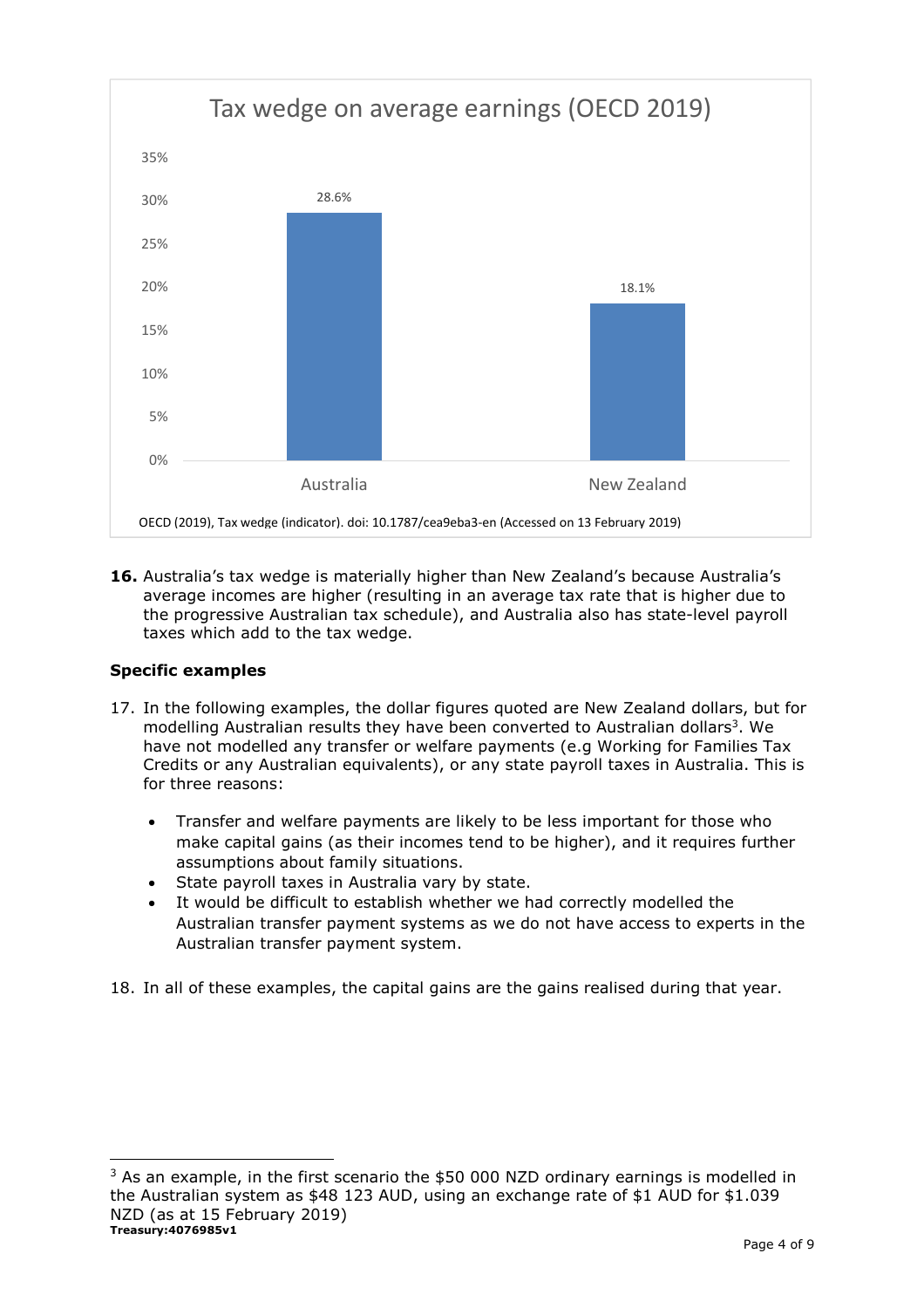



 Australia with the same income. 19. In this example there would be a 0.6 percentage point increase in the average tax rate for the income in New Zealand. Because of Australia's tax-free threshold, the average tax rate in New Zealand is currently slightly higher than it would be in

*Example 2: Salary income \$70 000, low capital gains* 



 were taxed, bringing it slightly higher than in Australia. 20. In this example the person would be taxed slightly less in New Zealand than in Australia currently, but this would increase by 2.2 percentage points if capital gains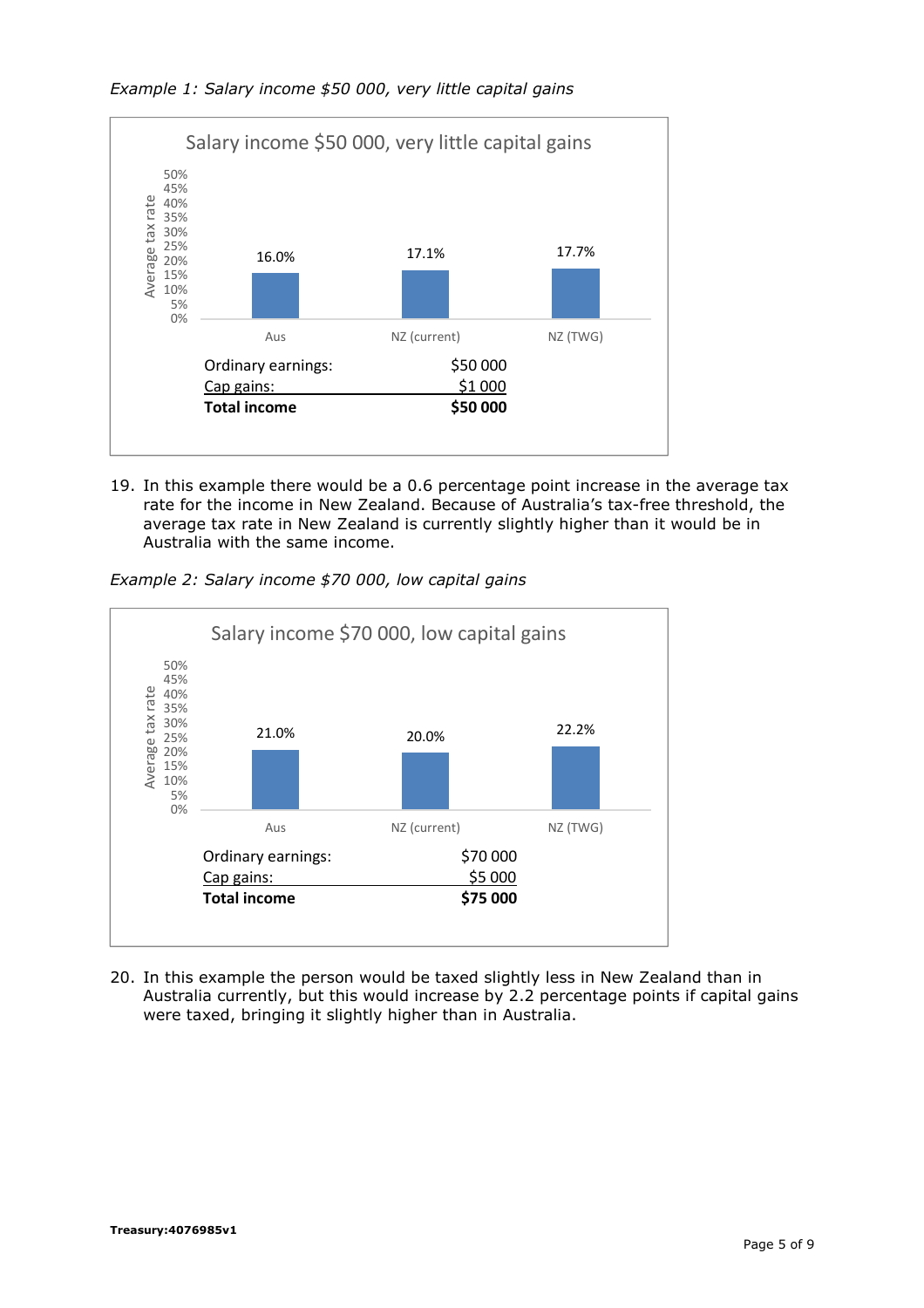

 *Example 3: Total income of \$200 000, with \$125 000 income from a superfund, after age 60* 

- 21. In this example we can see the scale of Australia's retirement tax concessions. effective tax rate yet. This is because \$125 000 of income is untaxed in Australia as it is in a superfund in the payout phase. If the ordinary earnings (of \$75 000) were Despite having a significantly higher income than any of the previous examples (including ordinary earnings that are higher than any of the previous examples and still taxed at ordinary rates), the Australian average tax rate is the lowest of any passive earnings and were able to be earned through a superfund, the average tax rate in Australia would be 0%.
- capital gains are taxed at the Kiwisaver PIE rate of 28%. 22. The New Zealand effective tax rate is 24.5%, rising to 25.9% if the \$10 000 of



*Example 4: Salary income \$250 000, with some capital gains* 

23. In this example, despite the 50% discount received in Australia, the average tax rate on all the person's income would still be lower in New Zealand under the Tax Working Group's proposal than in Australia.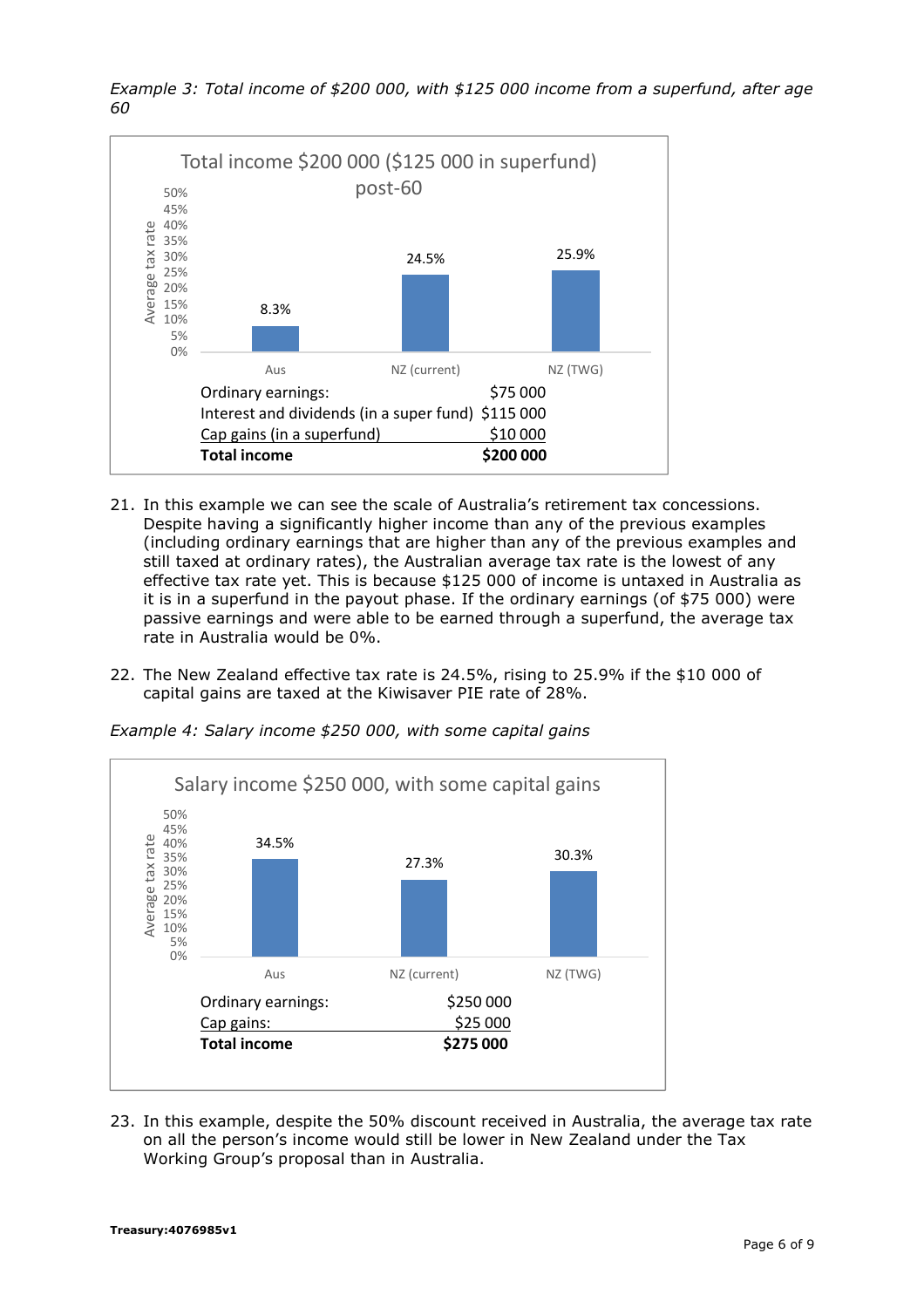

*Example 5: Sale of a small business, no retirement concessions available* 

 concessions are available (but it does allow the 50% capital gains tax discount in Australia). This would be the case if the person was aged under 55 and not permanently incapacitated. In this case, the average tax rate in Australia is 24%. In 24. This example looks at the effective tax rate if none of the Australian retirement New Zealand currently it is 3.1% due to the exemption of capital gains from taxation. Under the Tax Working Group proposal that effective tax rate would rise to 32.5%.

*Example 6: Sale of small business (\$1 200 000 gain) in retirement* 



 despite total income being the highest equal (with example 5). The Tax Working Group proposals would significantly increase the average tax rate on this substantial 25. The Australian retirement concessions and New Zealand's current exemption of capital gains result in very low average tax rates – lower than any other example, amount of income.

Phil Whittington **Senior Policy Advisor Treasury:4076985v1**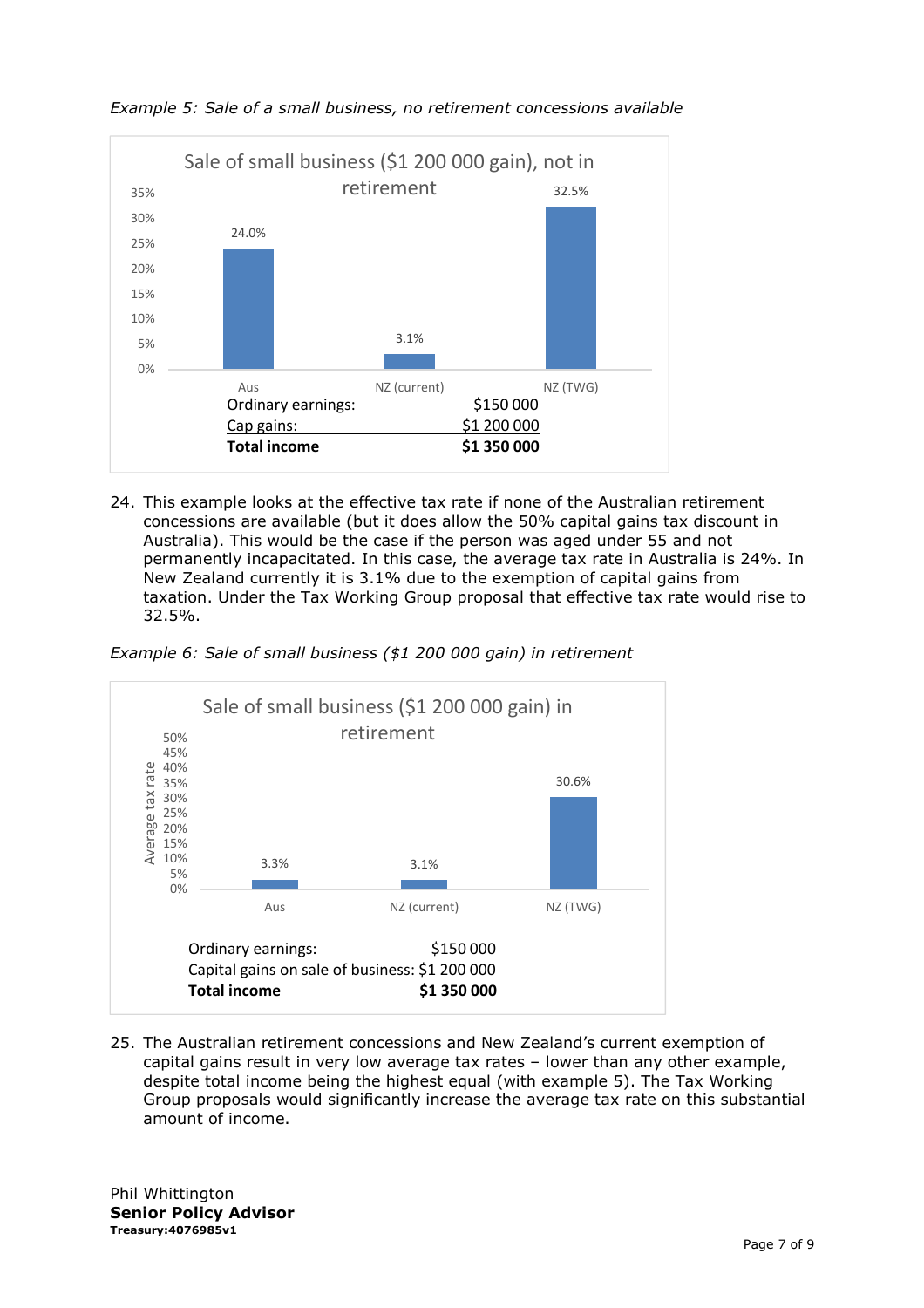s9(2)(a)